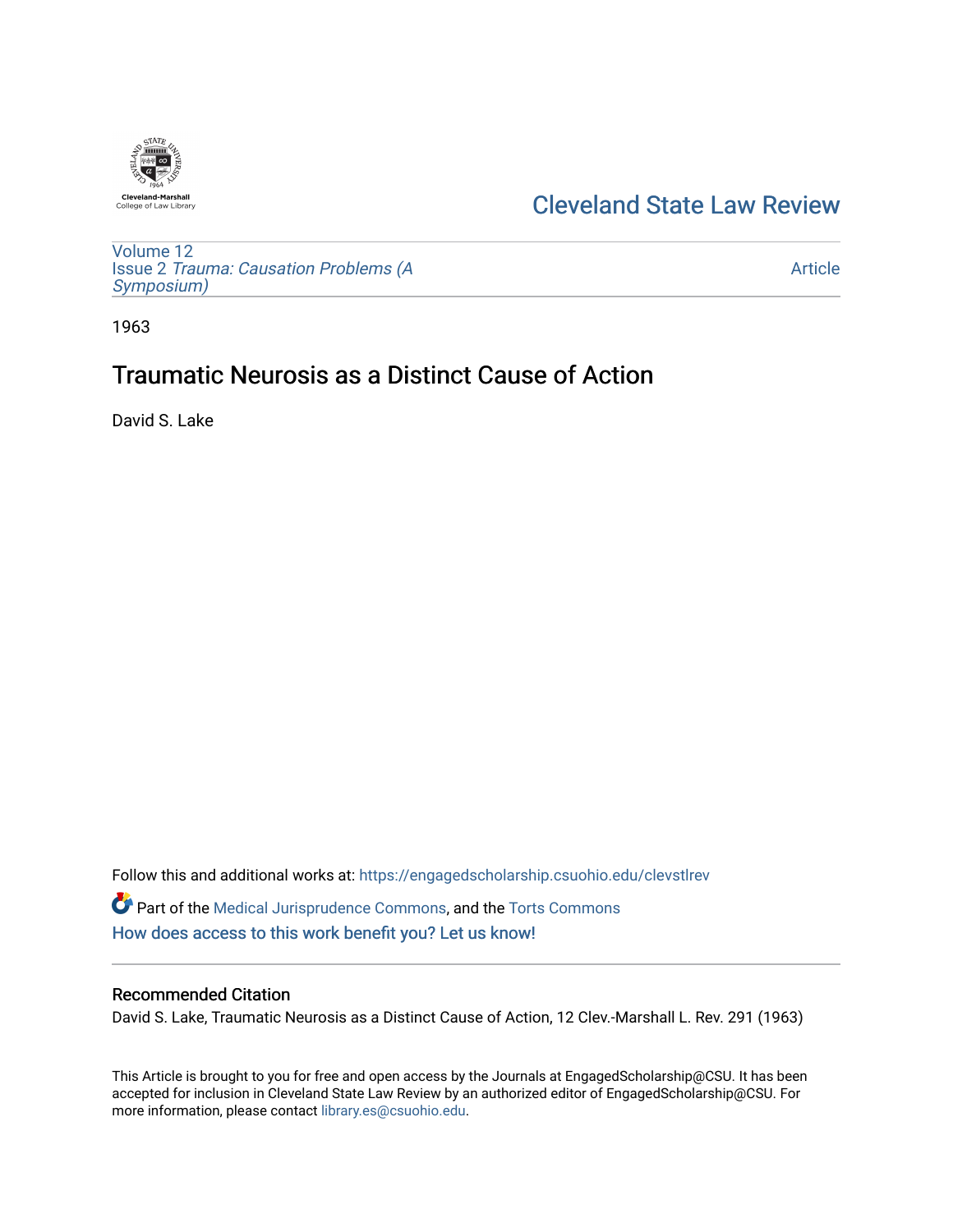## *Traumatic Neurosis as a Distinct Cause of Action*

### *David S. Lake\**

Every time the body suffers an injury, there are concomitant emotional effects. Because these effects frequently exceed the physical damage and sometimes are the only remaining vestiges of the injury, the lawyer more and more is seeking the aid of the psychiatrist and the psychologist.

He is well advised to do so, for he may otherwise be overlooking an important aspect of his client's *case--traumatic neurosis.'*

W UCH HAS BEEN WRITTEN about the so-called *traumatic neu-***MUCH HAS BEEN WRITTEN GOODS WESTERN CONSUMING THE START OF START AND SET OF THE START OF START AND SET OF A LIBRARY START AND SET OF A LIBRARY START AND SET OF A LIBRARY START AND SET OF A LIBRARY START AND START AND STAR** clear cut agreement as to what, if anything, the term *traumatic neurosis* means. To further complicate matters, most cases dealing with traumatic neurosis are in the area of workman's compensation. Very few common law cases have dealt with *traumatic neurosis* by that name.

The purpose of this article is: (1) To define *traumatic neurosis* on a medico-legal basis. (2) To determine when damages may be recovered for traumatic neurosis through a review of recent cases.

Strictly speaking, there is no single ailment or disease known as "traumatic neurosis." Rather, it is a group of neuroses, characterized as having their onset following trauma. Laughlin3 speaks of them as neurotic reactions which have been attributed

**<sup>\*</sup>** B.A., Youngstown University; Second-year student at Cleveland-Marshall Law School.

**<sup>1</sup>** Loria, Traumatic Neurosis, 3 Lawyer's Medical Cyclopedia 139 (1959).

<sup>2</sup>See Goodrich, Emotional Disturbance as Legal Damage, 20 Mich. L. Rev. 497 (1922); Smith, Relation of Emotions to Injury and Disease, 30 Va. L. Rev. 193 (1944); Smith & Solomon, Traumatic Neuroses in Court, **30** Va. L. Rev. **87** (1943); Cantor, Psychosomatic Injury, Traumatic Psychoneurosis, 6 Clev.-Mar. L. Rev. 428 (1957); Koskoff, Tr. and Tort Trends **368** (1958); Miller, Compensation Neurosis, 4 **J.** For. Sci. **159** (1959); Crawfis, Conversion Hysteria, **26** Ins. Counsel **J.** 158 (1959); Neurosis Following Trauma: a Panel, 7 Med. Tr. T. 23 (1960); Sindell and Perr, Subjective Complaints v. Objective Signs, 12 Clev.-Mar. L. Rev. 42 (1963).

**<sup>3</sup>**Laughlin, The Neurosis in Clinical Practice, **633 (1956),** states that the resulting emotional or physical consequences are highly variable in degree and in time of onset.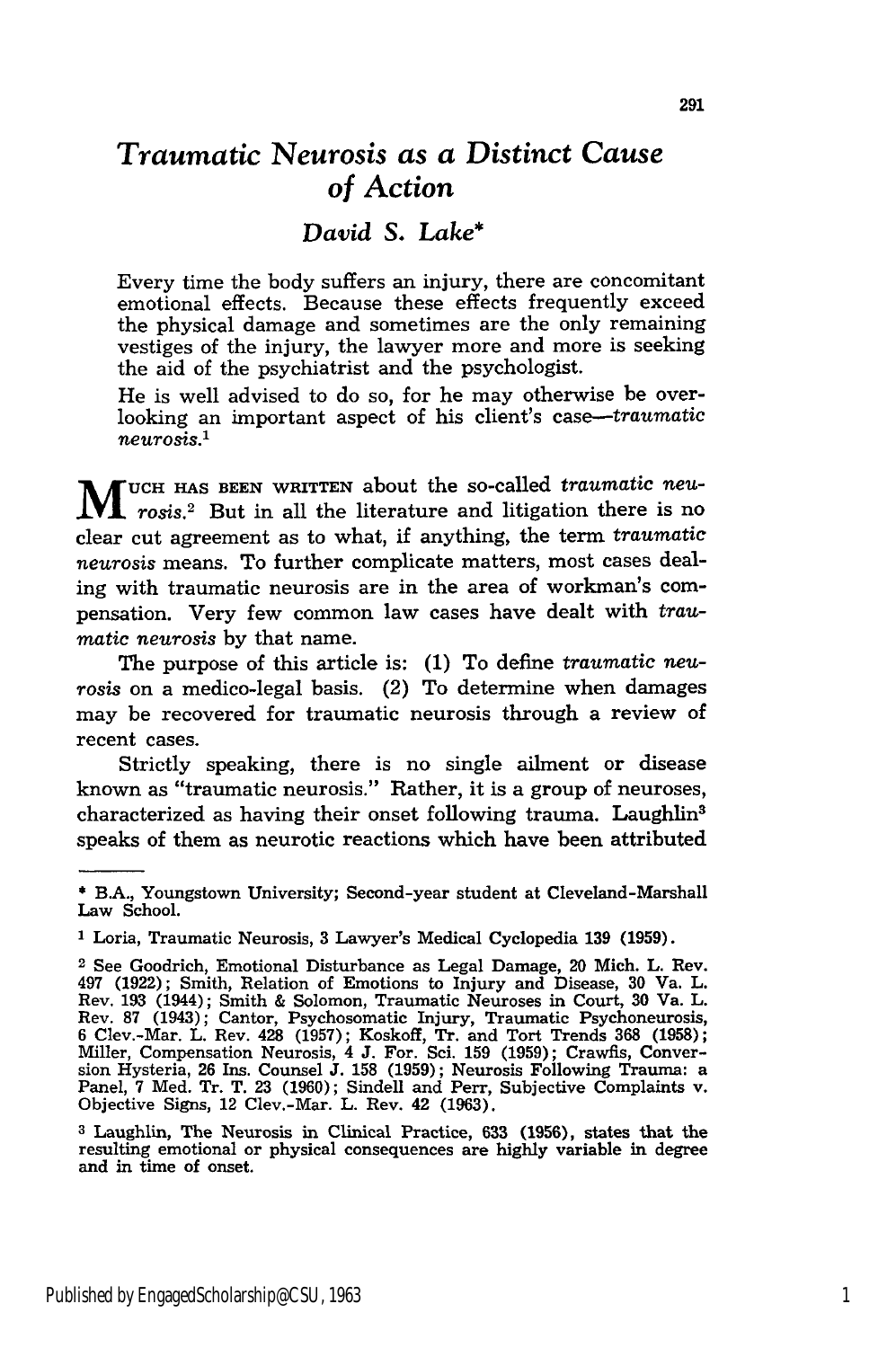to or which follow a traumatic event or a series of such events. A clearer picture can be had if we define, individually, the words *trauma* and *neurosis.*

#### Trauma

The promiscuous use of the word *trauma* or *traumatic event* has led to much confusion. "Trauma is simply a force which invades the sanctity of the person. . . .<sup>"4</sup> This force may be physical,<sup>5</sup> chemical, electrical, or radiological; "it may even be emotional, causing an insult to one's psyche.  $\ldots$  <sup>"6</sup> The psychiatric significance of the word trauma refers to harm caused by psychological factors rather than physical ones. Throughout the balance of this article, the words *trauma* or *traumatic* will indicate an emotional shock rather than physical blow or wound. According to some opinion a physical injury is never the direct cause of a neurosis. <sup>7</sup>

#### Neurosis

A neurosis, $8$  is "an unconscious attempt to show a conflict by development of symptoms without any organic basis."<sup>9</sup> Or it is sometimes classed as a "functional nervous disorder without demonstrable physical lesion." **10**

**9** Turner v. W. Horace Williams Co., 80 So. 2d 162, 163 (La. App. 1955); see also Chapman v. Finlayson, 197 F. Supp. 568, 107 P. 2d 196 (1940).

**<sup>4 1</sup>** Cantor, Traumatic Medicine and Surgery for the Attorney 4 (1959).

**<sup>5</sup>** The use of the word *trauma* solely to connote a physical blow or a physical injury caused by physical contact has done much to cause confusion in both the courts and the literature about traumatic neurosis.

**<sup>6</sup>** Cantor, op. cit. *supra* n. 4; see also Ortkiese v. Clarson & Ewell Engineering, 126 So. 2d 556 (Fla. 1961) at 561, "Trauma is an injury, wound, shock, or the resulting condition or neurosis"; substantially the same definition in Lyng v. Rao, **72** So. 2d 53, 56 (Fla. 1954); Smith v. Garside, 76 Nev. 377, 355 P. **2d** 849, **852** (1960).

**<sup>7</sup>**See 6 Am. Jur. Proof of Facts 229 (1960).

**<sup>8</sup>** As opposed to a psychosis, which can be characterized as "a major emotional disorder, in which a greater or lesser part of the reality accepted by other members of the patient's group or culture is rejected and replaced by private beliefs which are held so strongly as to be the major determinants of the patient's thought, feeling, and/or behavior." Schwartz, Neurosis Following Trauma, 4 Trauma 31, (1) (1959).

**<sup>10</sup>**McGill Mfg. Co. v. Dodd, 116 Ind. App. 66, 67; 59 **N.** E. 2d 899, **900** (1945); Tate v. Gullett Gin Co., 86 So. 2d 698, **702** (La. App. 1956); Williamson v. Bennett, **251** N. C. 498, 112 **S.** E. **2d** 48, **50** (1960).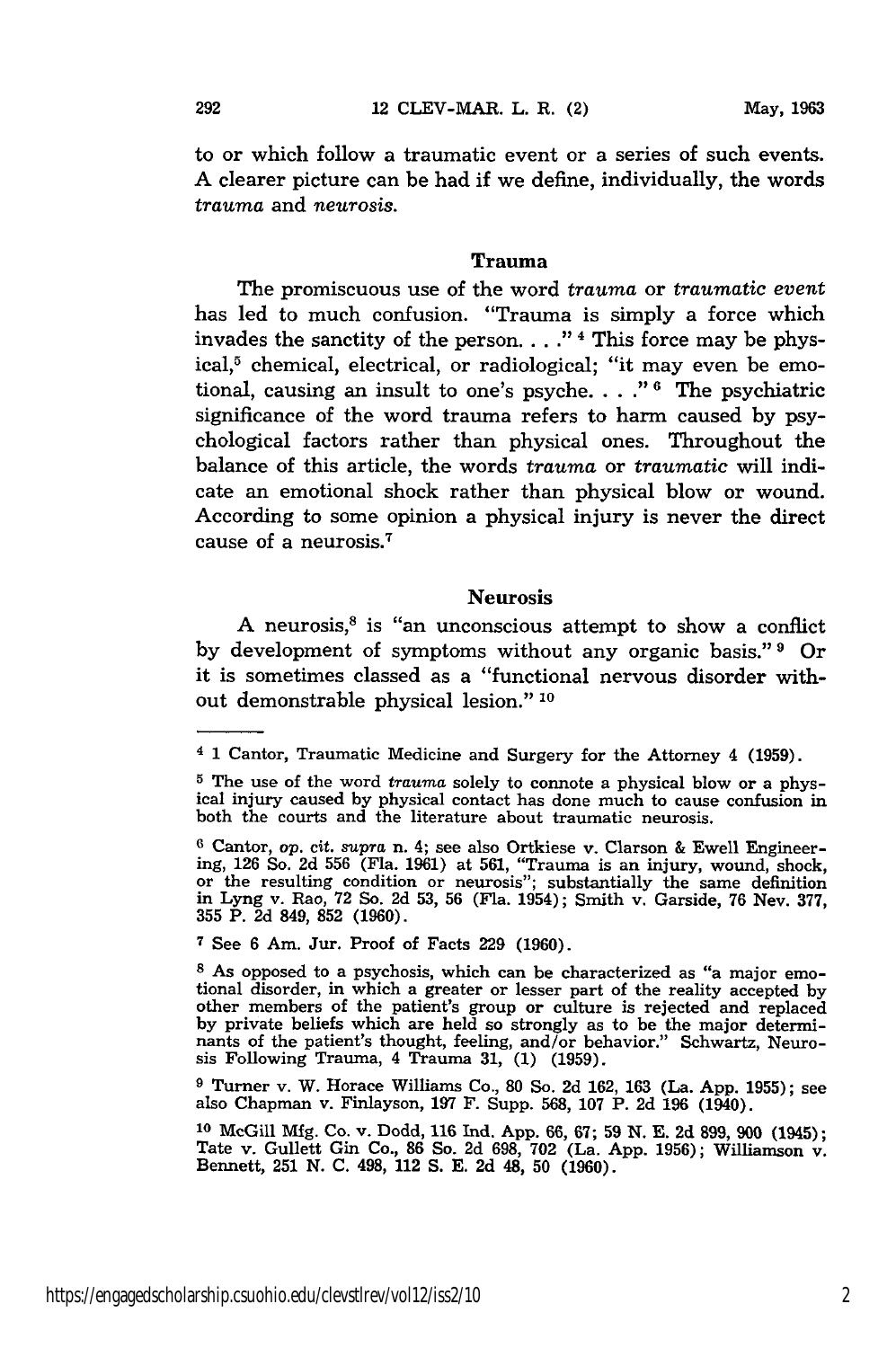#### Neuroses Following Trauma

The American Psychiatric Association does not officially recognize the word *traumatic* as descriptive of a type of neurosis; rather they allude to the "neurotic reactions to trauma." Many other factors not related to trauma may act as precipitating causes of the neurosis. Modlin says, "A neurosis is a neurosis, whatever the particular precipitating stress. **.. ." 11**

The neuroses following trauma are usually divided into two categories: the conventional neuroses, and the so-called traumatic neurosis.

#### Conventional Neuroses

There are six types of conventional neuroses.<sup>12</sup> Each type is characterized by a unique group of clinical symptoms. For example, the conversion reaction (also known as conversion hysteria) has its own set of symptoms. Here, strong emotions following trauma are *unconsciously* converted into easily identifiable symptoms, such as paralysis, muscular contractions, loss of sensation, or areas of numbness.<sup>13</sup> Although there is no organic basis for the symptom presented by the patient, *it should be stressed that there is nothing conscious in this sort of symptom.* It is a means of reacting to a severe emotional shock.<sup>14</sup>

#### Traumatic Neurosis

As the term is most commonly used, *traumatic neurosis* is a combination, symptomatically, of the conventional neuroses. The person involved has experienced a "clear and unavoidable perception of great and overwhelming danger, the threat of death or severe injury." **15** He may or may not have received an actual

**<sup>11</sup>**Modlin, The Trauma in "Traumatic Neurosis," 2 Menninger Clinic Bul. 49, Vol. 24 (1960).

<sup>12</sup> They are anxiety reaction, dissociative reaction, phobic reaction, depressive reaction, conversion reaction, and obsessive-compulsive reaction. A detailed description of each of these neuroses is beyond the scope of this article. A good legally oriented treatment of this material can be found in: Schwartz, op. cit. *supra* n. **8;** Laughlin, *op.* cit. *supra* n. **3; 3** Schweitzer, Proof of Traumatic Injuries, 160-168 (1961)

**<sup>13</sup>**Schweitzer, op. cit. *supra* n. 12.

<sup>14</sup> Schwartz, op. cit. supra n. **8.** This seems to be the generally accepted view; "The statement that a financial settlement is the best cure is not ac- curate, as the litigation may be an aggravating factor in the patient's illness. He may try to dramatize his condition (both consciously and unconsciously) to impress his attorney, his physician, and to a great extent, himself"; Schweitzer, op. cit. *supra* n. 12 at 160, 161.

**<sup>15</sup>***Id.* at 70.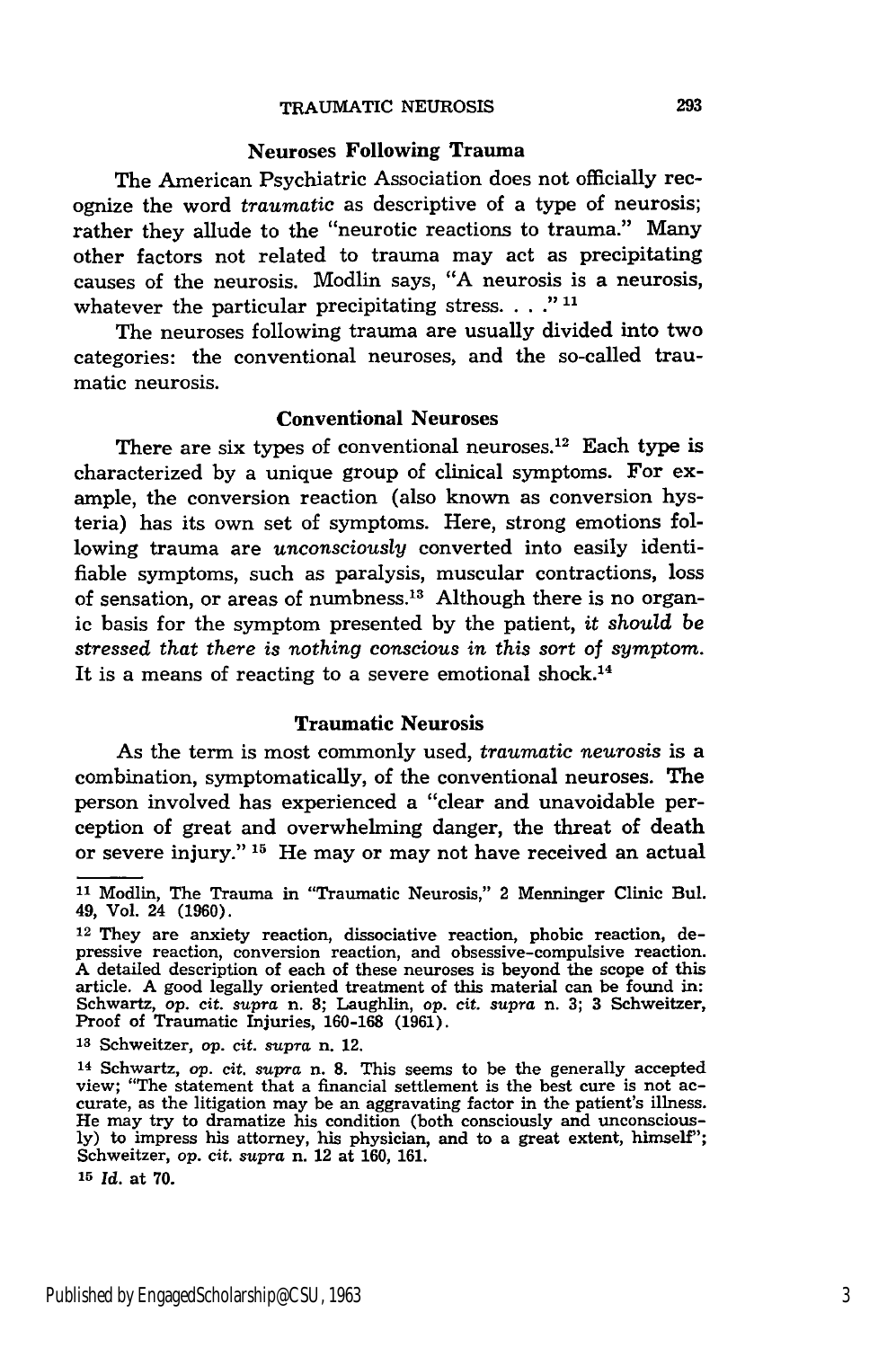physical injury. Following this emotional shock (which, in these cases, is often more severe and lasting than any physical injury that might have been received) he develops several symptoms. These include: fearfulness, insomnia, blackouts, fatigue, palpitation, headache, dizziness, nightmares (often a re-enactment of the traumatic event), tremors, irritability, etc. It is these symptoms which are labeled *traumatic neurosis.* And most of these symptoms are included in the legal and medical definitions of shock.16 Now let us review the law with respect to *traumatic neurosis.*

Quite logically, if a given court will allow recovery for an item labeled fright, or shock, or mental disturbance, there should be no question of recovery when the plaintiff presents a proven *traumatic neurosis.* Further, there is considerable authority to the point that definite nervous disturbances or disorders caused by a mental or emotional shock and excitement are "physical injuries," for which damages may be recovered. $17$ 

In *Nelson v. Black*,<sup>18</sup> the court points out that the sufferer from *traumatic neurosis* is not a malingerer. His disability is not feigned, but real, although no basis for it can be found in any physical injury. The court, in *Williamson v. Bennett,19* concludes that:

neurotic reactions accompanied by severe headaches, dizziness, crying spells, irritability, back pains and similar manifestations, resulting from fright caused by defendant's negligence are held to justify recovery on the ground that they amount to and should be regarded as "physical injuries."

There is no valid reason why recovery should not be allowed where the defendant's negligence causes a traumatic neurosis,

**<sup>19</sup>**251 N. C. 498, 112 **S.** E. 2d 48 (1960); citing Kimberly v. Howland, 143 **N. C. 398, 55 S. E. 778 (1906).**

**<sup>16</sup>**See Texas & P. Ry. Co. v. Moore, **329 S.** W. 2d 293, 298 (Tex. Civ. App. 1959); cf. Haile's Curator v. Texas & P. Ry. Co., 60 F. 557, 559 (5th Cir. 1894); Blakiston, New Gould Medical Dictionary (2d ed., 1955).

**<sup>17</sup>**Dryden v. Continental Baking Co., 11 Cal. 2d 33, 77 P. 2d **833** (1938); cf. Edmen v. Vitz, 88 Cal. App. **2d 313, 198** P. **2d** 696 (1948); Prosser, Law of Torts 39 (2d ed. 1955).

**Is** 266 P. 2d 817 (Cal. App. 1954); *rev'd.* 43 Cal. 2d 612, 275 P. 2d 473 (1954) on the grounds that whether or not an injury was sustained was a question for the jury; the court in its opinion quotes from Herzog, Medical Jurisprudence Art. 388 at page 291, "Hysteria (conversion reaction) is a *disease* and the hysterical patient actually suffers the disabilities of paralysis anesthesia, loss of power, or paroxysm, which he claims. Many physicians do not understand hysteria and because they cannot see any demonstrable evidences of organic disease, deny the existence of disease, and claim that the hysterical patient is simulating or malingering."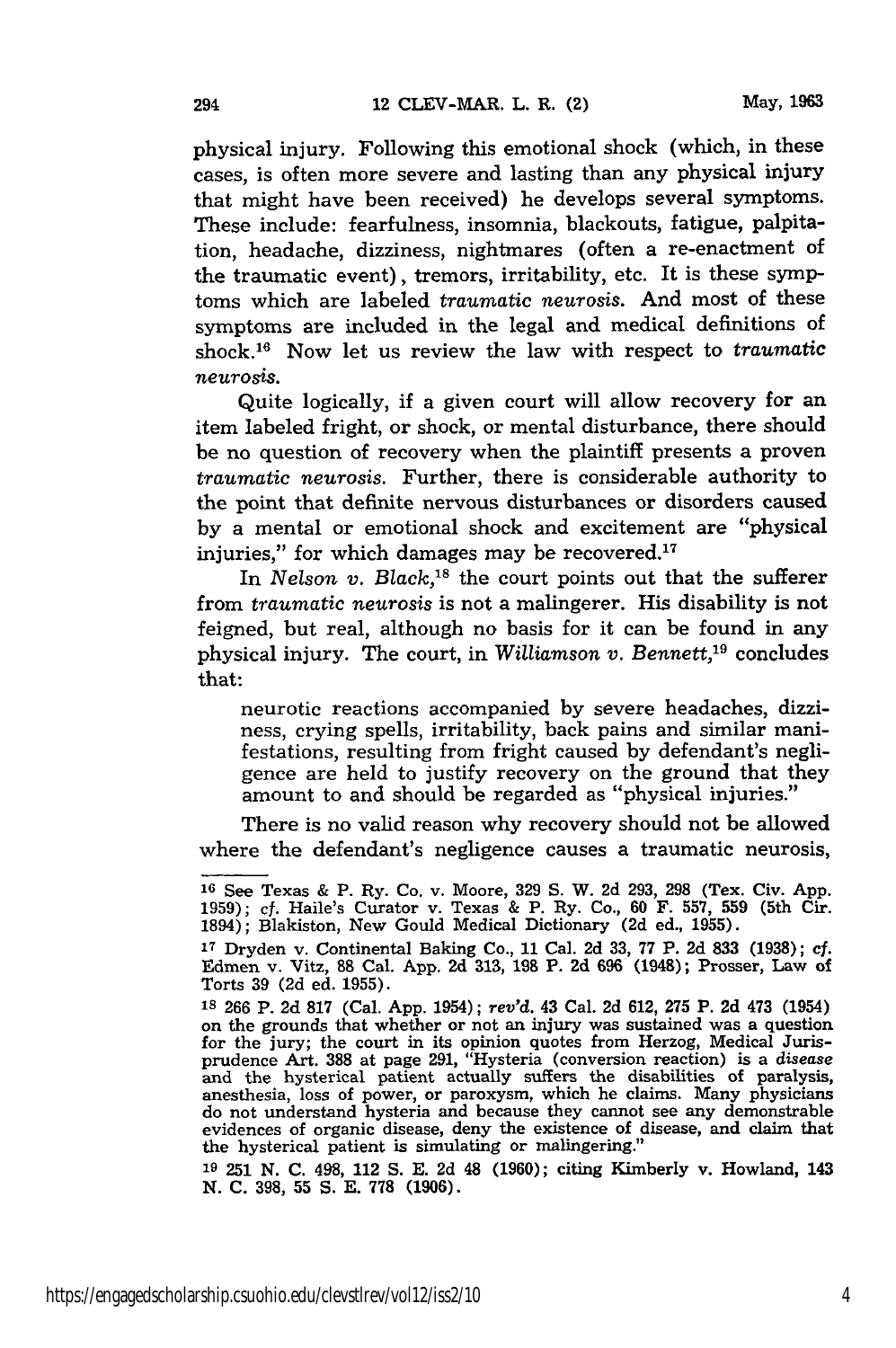the same as where that negligence causes a broken arm, or cut leg. But, logical as it may seem, the courts are not in complete agreement. Two distinct philosophies appear in the recent cases: 1) The presence of *impact* and/or physical *injury* is necessary for recovery and/or 2) Recovery may be allowed without the presence of impact where mental disturbance is sufficiently proved.

#### Impact **and/or Physical Injury Jurisdictions**

Until recently, New York could claim the title as one of the last of the impact states. This dubious distinction was based on the decision in *Mitchell v. Rochester Ry. Co.,20* which denied recovery for a miscarriage caused by fright and shock occasioned by the negligence of the defendant. The following statement by the court has been cited as authority in almost thirty jurisdictions:

While the authorities are not harmonious upon this question, we think the most reliable and better considered cases, as well as public policy, fully justify us in holding that the plaintiff cannot recover for injuries occasioned by fright, as there was no immediate personal injury-

The court was quite concerned that, should the right of recovery once be established (1) A "flood of litigation" would result; (2) The injury complained of (fright, shock, etc.) could easily be feigned without detection and (3) Damages must then rest upon mere conjecture and speculation.

Now that New York has relinquished her "impact" throne it has been snapped up by Pennsylvania, which holds that there can be no recovery of damages for fright or nervous shock unless it is accompanied by physical injury or physical impact.<sup>21</sup> *Bosley v. Andrews*<sup>22</sup> is often cited in those jurisdictions still requiring impact. In that case, a woman was chased by a trespassing bull, but she was not actually touched. The court used some excellent language to say "no impact, no recovery." This court went on to point out that there could be no recovery for phys-

**<sup>20 151</sup> N.** Y. **107,** 45 **N. E.** 354 **(1896),** rev'd Battalla v. State, **10 N.** Y. **2d 237, 219** N. Y. S. 2d 34 (1961).

**<sup>21</sup>** Cucinotto v. Ortman, **399** Pa. 26, **159 A.** 2d 216 (1960); Gefter v. Rosenthal, 384 Pa. 123, **119 A.** 2d 250 **(1956);** Potere v. City of Phila., **380** Pa. 581, 112 A. 2d **100** (1955).

**<sup>22</sup>**184 Pa. Super. 396, **135** A. 2d **101** (1957), aff'd 393 Pa. 161, 142 A. **2d** 263 **(1958).**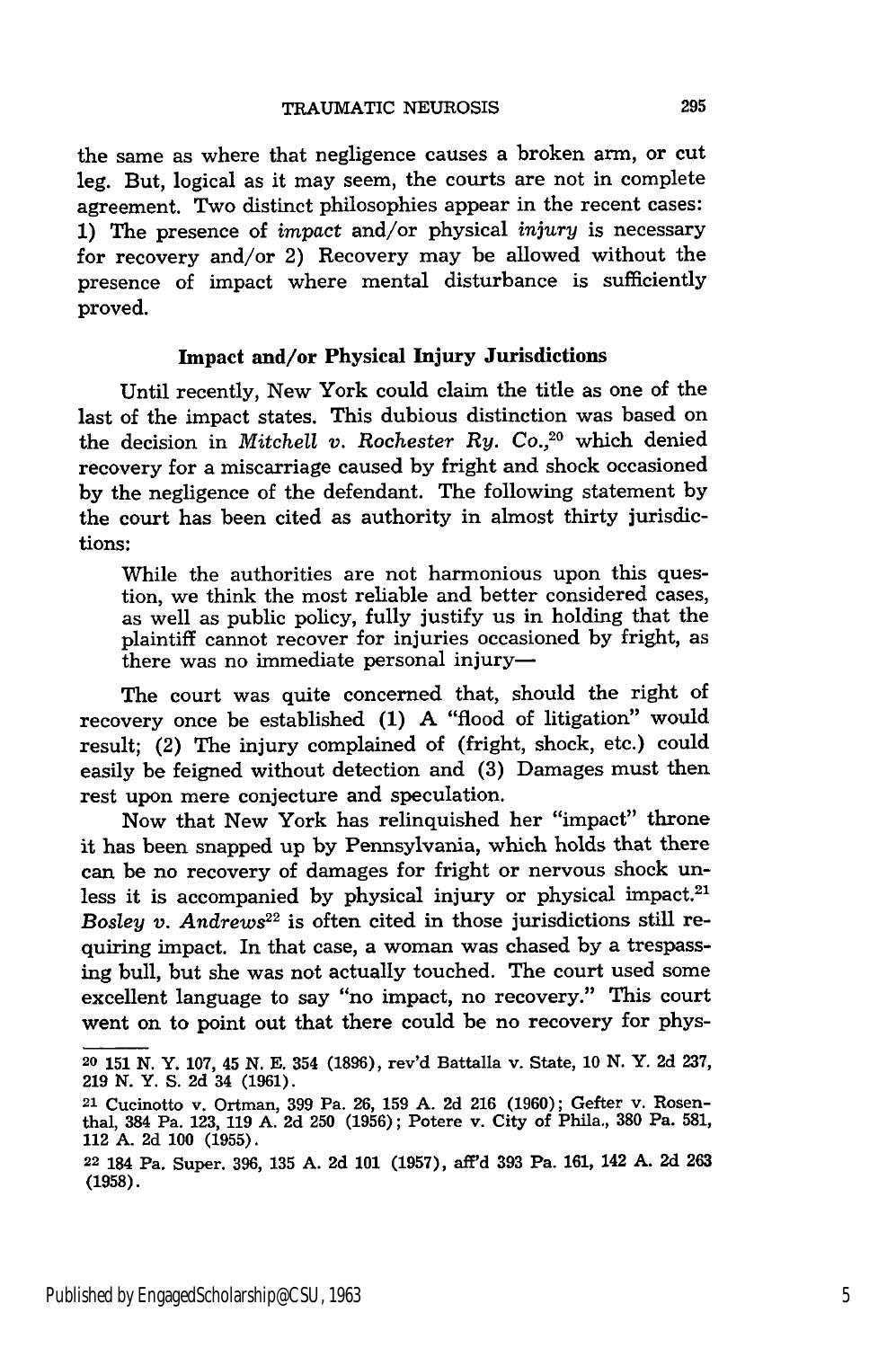ical injury *as a consequence* of the fright.<sup>23</sup> However, any slight physical injury, such as an electrical shock, $24$  is a sufficient foundation upon which to build an award for mental disturbance.

Ohio cases show substantially the same result,<sup>25</sup> with the added twist of foreseeability. Any injury negligently inflicted must be foreseeable as the probable result of that particular act of negligence. $26$ 

The *Sullivan27* case is a good example of Massachusetts logic. The plaintiff drank milk from a carton which contained a dead mouse and its fecal matter. She sustained no substantial physical injuries, but the emotional shock caused her to develop a rash over much of her body, made her nervous, and caused her blood pressure to increase. The court held that, as there was no injury from without (mental suffering was purely internal), there could be no recovery.<sup>28</sup> But even in Massachussets a gradual chipping away at this harsh rule is evident. A slight injury is enough to allow recovery for nervous shock.<sup>29</sup> A passenger of a railroad, who twists her shoulder when she jumps from her seat to escape danger from a broken window, can recover damages.<sup>30</sup>

Most of the Illinois cases hold that there must be a contemporaneous physical injury with the fright or emotional disturbance.<sup>31</sup>

*Greenberg v. Stanley32* typifies the rule in New Jersey that there must be impact or physical injury; but the slightest personal injury is enough to allow recovery. A pregnant woman who sustained personal injuries was allowed recovery for emo-

**<sup>23</sup>***Ibid,* citing Koplin v. Louis K. Liggett Co., 322 Pa. 333, 185 A. 744 (1936).

<sup>24</sup> Hess v. Philadelphia Transport Co., 358 Pa. 144, 56 A. 2d 89 (1948).

**<sup>25</sup>**Barnett v. Sun Oil Co., 113 Ohio App. 449, 172 N. E. 2d 734 (1961); Davis v. Cleveland Ry. Co., 135 Ohio St. 401, 21 N. E. 2d 169 (1939); Koontz v. Keller, 52 Ohio App. 265, 3 N. E. 2d 694 (1936).

**<sup>26</sup>**Davis v. Cleveland Ry. Co., supra n. 25; Barnett v. Sun Oil Co., *supra* n. 25, the court quotes approvingly from 39 **0.** Jur. 2d 494: "The doctrine of reasonable anticipation or foreseeability of the consequences of one's negligent act is clearly a part of the negligence law of Ohio. . . .<sup>2</sup>

**<sup>27</sup>**Sullivan v. H. P. Hood & Sons Inc., 168 N. E. 2d 80 (Mass. 1960).

**<sup>28</sup>**Citing Spade v. Lynn & Boston R. R., 168 Mass. 285, 45 N. E. 88 (1897) which was the forerunner of the present Massachusetts "injury from without" attitude.

**<sup>29</sup>**Homans v. Boston Elevated Ry., 180 Mass. 456, 62 N. E. 737 (1902).

**<sup>30</sup>**Freedman v. Eastern Mass. St. Ry., 299 Mass. 246, 12 N. E. 2d 739 (1938).

**<sup>31</sup>**McCullough v. Orcutt, 14 Ill. App. 2d 503, 145 N. E. 2d 109 (1957).

**<sup>32</sup>** 51 N. J. Super. 90, 143 A. 2d 588 (1958), young mother in an auto accident resulting in severe psychosomatic disturbances and psychoneurosis.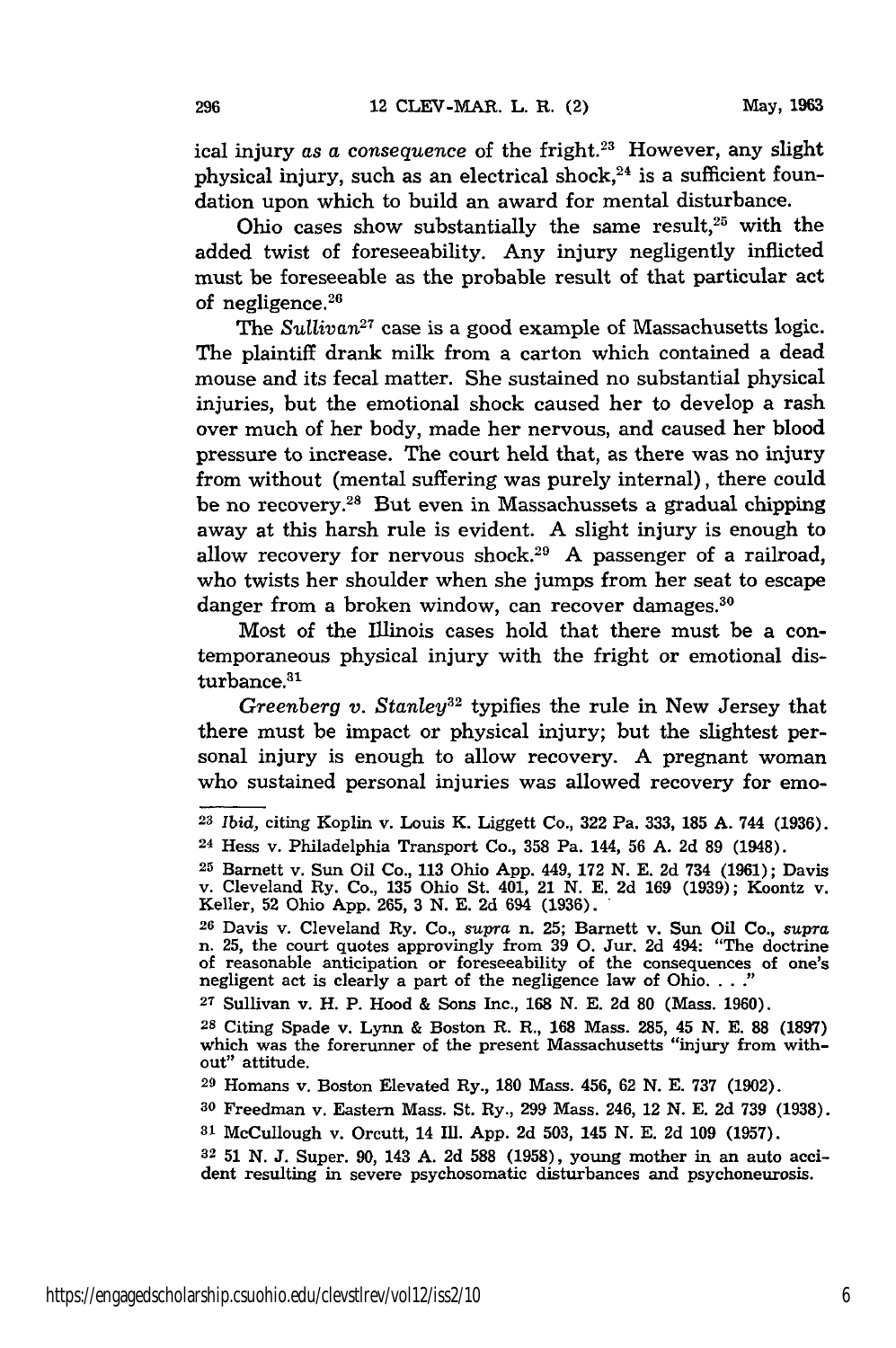tional upset and anxiety over possible injuries to her unborn child.33

Some courts hold that there must be malice, wilfulness, wantonness, or inhumanity to allow recovery for mental distress where there has been no accompanying physical injury.<sup>34</sup>

Oklahoma courts find themselves committed to the rule that there must be physical suffering or injury to the person.<sup>35</sup> However, they held that mental anguish induced **by** physical hunger pains was actionable.<sup>36</sup>

Arkansas relies on impact, but concedes that the impact may be constructive.<sup>37</sup>

Where a bus turned over, slightly injuring the plaintiff, who then suffered an hysterical reaction, a Montana court made an allowance for mental and physical pain and suffering, with the warning that the disability must have followed as the proximate consequence of the injury.38

The District of Columbia allows recovery only where the emotional disturbance was the secondary effect of a substantial physical injury,39 and there must be an unbroken chain of causation.<sup>40</sup>

Virginia holds that mental anguish resulting from mere negligence, without physical injury, cannot be the basis of an action for damages.<sup>41</sup>

Texas allows recovery where the mental disturbance results

**<sup>35</sup>**Redding v. United States, 196 F. Supp. 871 (W. D. Ark. 1961).

**<sup>36</sup>**Thompson v. Munnis, 201 Okl. 154, 202 P. 2d 981 (1949).

**<sup>37</sup>**Beaty v. Buckeye Fabric Finishing Co., 179 F. Supp. 688 **(E.** D. Ark. 1959); cf. Chicago, Rock Island & Pac. Ry. Co. v. Caple, 207 Ark. 52, 179 S. W. 2d 151 (1944).

40 Perry v. Capital Transit Co., 32 F. 2d 938 (D. C. Cir. 1929).

**<sup>33</sup>**Carter v. Public Service Coordinated Transport, 47 N. **J.** Super. 379, **136** A. 2d **15** (1957); cf. Buchanan v. West Jersey R. Co., 52 N. **J.** L. 265, **19** A. 254 **(1890);** Caspermeyer v. Florsheim Shoe Store Co., 313 **S.** W. **2d 198** (Mo. App. 1958).

<sup>34</sup> Gambill v. White, 303 **S.** W. 2d 41 (Mo. 1957), unattended woman had premature delivery in hospital, no recovery allowed.

**<sup>38</sup>**Wilson v. Northland Greyhound Lines Inc., 166 F. Supp. 667 (D. Mont. 1958); cf. Bourke v. Butte Electric and Power Co., 33 Mont. 267, 83 P. 470 (1905).

**<sup>39</sup>**Hamilan Corp. v. O'Neill, **273** F. 2d 89 (D. C. Cir. 1959).

<sup>41</sup> Herman v. Eastern Airlines Inc., 149 F. Supp. 417 **(E. D.** N. Y. 1957), where, after an emergency landing the plaintiff's intestate alleged nervous- ness, bruises, and soreness, the court held no recovery.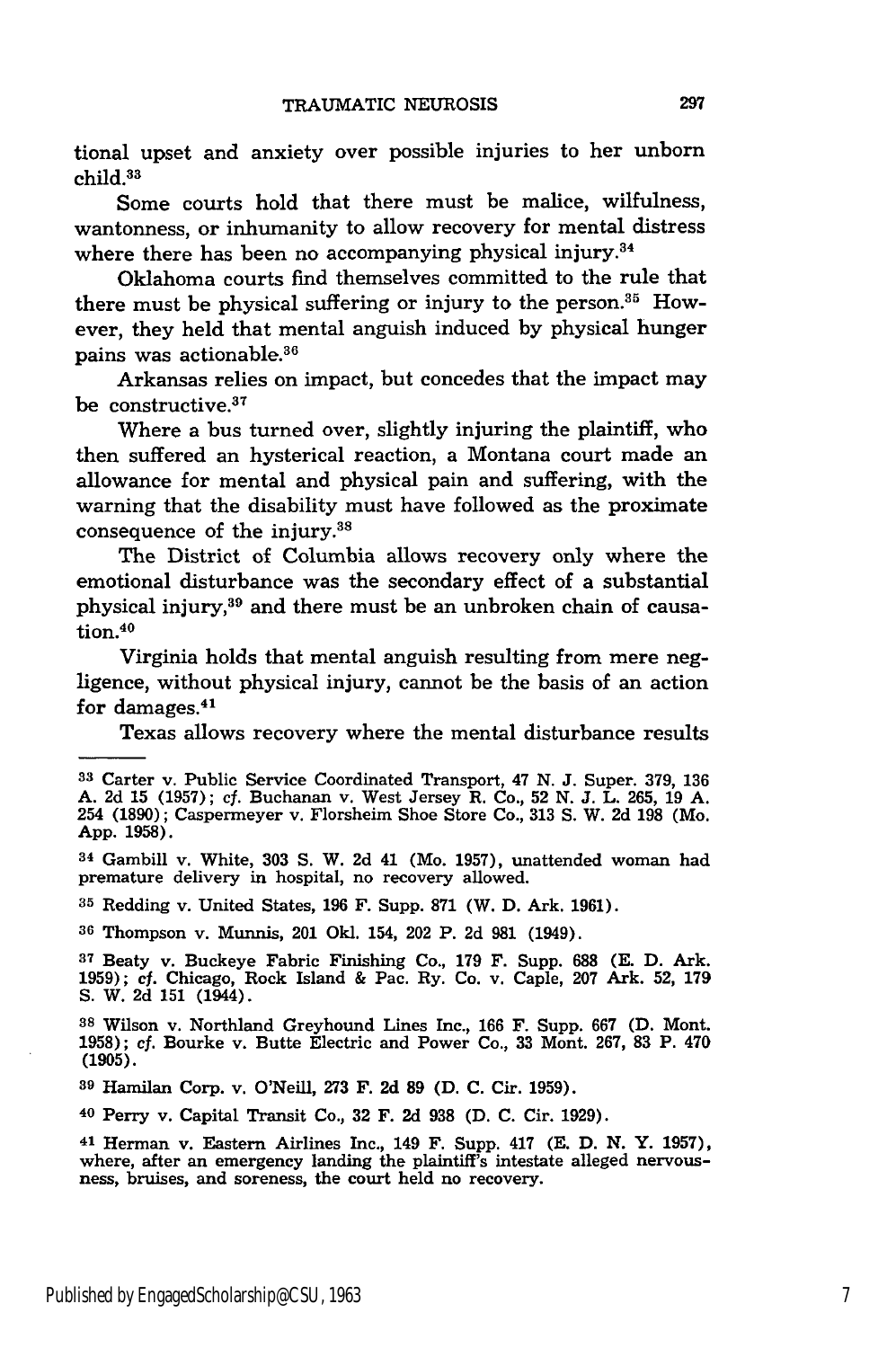in a physical injury.<sup>42</sup> Or, if the act is wilful or intentional, damages are recoverable if the result should have been reasonably anticipated as a natural consequence of the wilful act. $43$ However slow to recognize mental suffering as a cause of action, Texas does recognize that a neurosis, with its physical aches and pains, is a "physical injury" for which recovery can be had.<sup>44</sup> This is another example of clinging to an old rule, but allowing equitable causes to form exceptions to that rule.

Georgia follows a modified rule: if the mental suffering is followed naturally by physical injury which the defendant should have foreseen, recovery will be allowed for injury caused by fright alone.45 However, if there is no physical injury to the person or no pecuniary loss, damages for mental anguish alone cannot be recovered. <sup>46</sup>

#### "No" Impact Jurisdictions

California is probably the most liberal state with respect to recovery for mental disturbance. The established rule is the one laid down in *Sloan v. Southern California Ry. Co.,47* where the court said:

The real question presented . . . is whether the subsequent nervous disturbance of the plaintiff was a suffering of the body or of the mind. The interdependence of the mind and body is in many respects so close that it is impossible to distinguish their respective influence upon each other.

The plaintiff had a previous history of nervous shocks and paroxysm, but the court held that it was not material whether the

**<sup>42</sup>**Houston American Finance Corp. v. Travis, 343 S. W. **2d 323** (Tex. Civ. App. 1960), rehearing denied (1961), lender attempted to collect money owed; Sutherland v. Kroger Co., **110 S. E. 2d 716** (W. Va. 1959).

**<sup>43</sup>**Stafford v. Steward, 295 **S.** W. 2d **665** (Tex. Civ. App. 1956).

**<sup>44</sup>**Sutton Motor Co. v. Crysel, **289 S.** W. 2d 631 (Tex. Civ. App. 1956), the court also points out that whether a neurosis is a proximate result of the fright is a jury question.

**<sup>45</sup>**Hines v. Evans, 25 Ga. App. 829, **105 S.** E. 59 (1920); Usry v. Small, 103 Ga. App. 144, **118** S. **E.** 2d 719 (1961).

**<sup>46</sup>**Armstrong Furniture Co. v. Nickle, **105** Ga. App. 61, 123 S. E. 2d **330** (1961).

 $47$  111 Cal. 668, 44 P. 320 (1896), note that case was decided the same year<br>as Mitchell v. Rochester Ry. Co. *supra* n. 20, but 3000 miles apart, the plain-<br>tiff bought a ticket to travel to a distant city. Enroute she that she pay or get off. She had no money so she was put off. After walking a mile she was given a ride to the next town where her sister lived.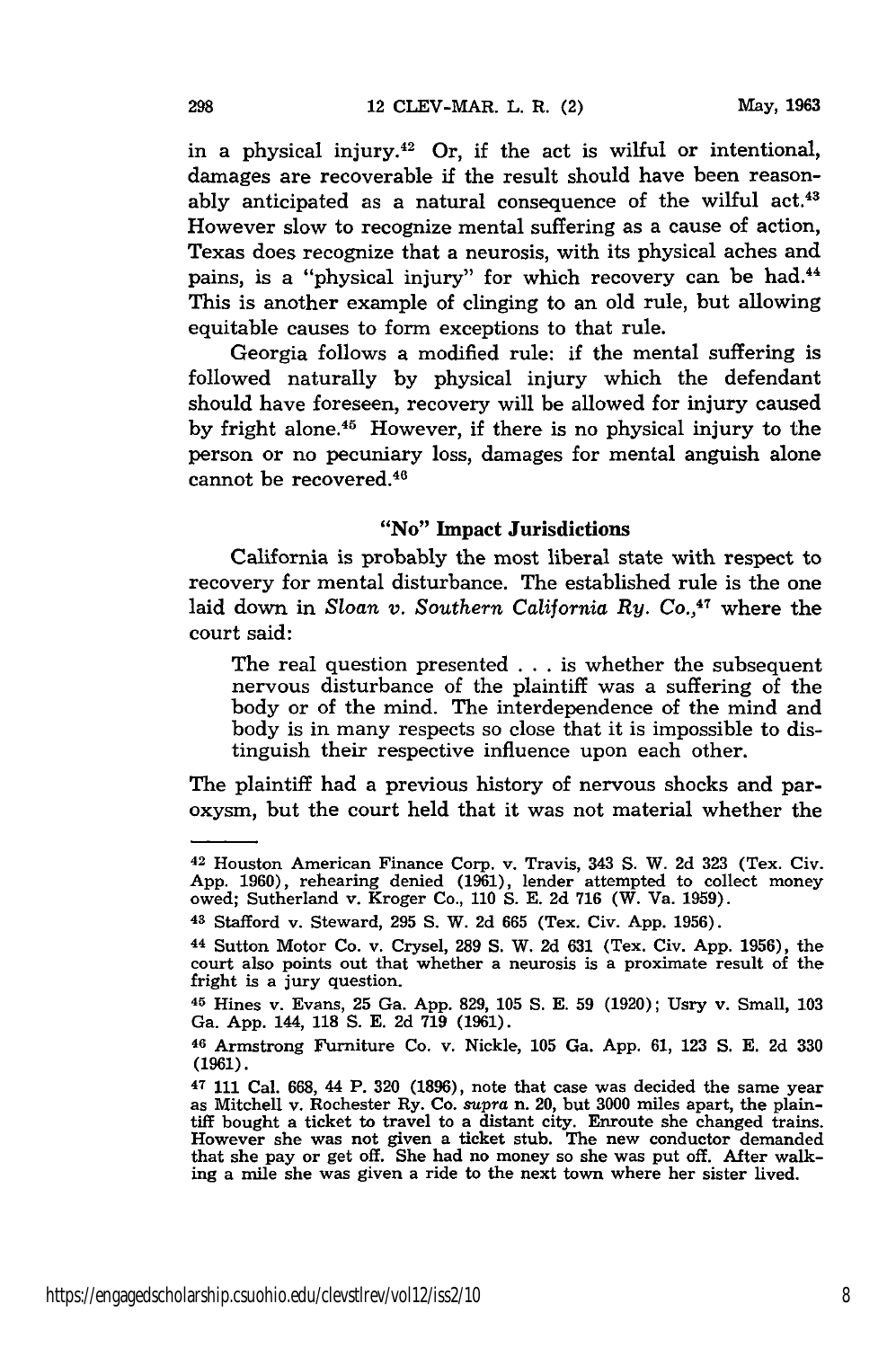defendant knew of the plaintiff's susceptibility to nervous disturbance. <sup>48</sup>

Virginia seems to be on both sides of the "impact" fence. Where the defendant's car struck a house, and the exterior wall fell in toward the plaintiff, who fainted and suffered aggravation of an old arthritic condition and a psychoneurosis, the court held this to be both mental and physical personal injury, and damages were allowed.49 The only question in Virginia is whether the damage is of substance and easily identifiable in the person of the plaintiff.<sup>50</sup>

Wilful or wanton conduct will support an action for damages for mental suffering even where there is no physical injury of any sort.<sup>51</sup> In actions for personal injuries due to an intentional tort, physical injuries need not be sustained, as the mental suffering is usually considered an injury for which damages may be given.<sup>52</sup>

Where a truck struck the porch of a house, and the plaintiff in the house suffered fright and nervous shock, damages were recovered on the basis that the shock produced injuries which would be elements of damages had bodily injury been suffered.<sup>53</sup> But the negligence must be the proximate cause of the shock.<sup>54</sup>

Recovery is allowed in Florida if the emotional distress is inflicted in the course of intentional or malicious torts.55 Some jurisdictions use the "natural and probable consequence test," as where the defendants put an oil drilling rig in a cemetery, stopping the plaintiffs from visiting the grave of their son.56 Before

**<sup>48</sup>**DiMare v. Cresci, **23** Cal. Rptr. 772, **373** P. **2d** 860 **(1962),** which cites Sloan with approval.

<sup>49</sup> Penick v. Mirro, **189** F. Supp. 947 (E. D. Va. 1960), the court also held that if there is no actionable physical or pecuniary damage, willful or wanton conduct is necessary.

**<sup>50</sup>***Ibid.*

**<sup>51</sup>**Olan Mills Inc. v. Dodd, **353 S.** W. 2d 22 (Ark. 1962); Erwin v. Milligan, **<sup>188</sup>**Ark. 658, 67 **S.** W. 2d **592** (1934); Rogers v. Williard, 144 Ark. **587,** <sup>223</sup> S. W. 15 (1920); Smith v. Aldridge, 356 S. W. 2d 532 (Mo. App. 1962), (blasting causing fear by parents for safety of children); Ackerman v. Thompson, 356 Mo. 558, 202 **S.** W. **2d 795** (1947).

**<sup>52</sup>**Skousen v. **Nidy, 90** Ariz. 215, 367 P. 2d 248 **(1961),** rehearing denied **(1962).**

**<sup>53</sup>**Strazza v. McKittrick, 146 Conn. 714, 156 A. 2d 149 (1959).

**<sup>54</sup>***Ibid;* also see Drlo v. Connecticut, 128 Conn. **231,** 21 **A.** 2d 402 (1941).

**<sup>55</sup>**Slocum v. Food Fair Stores Inc., 100 So. 2d **396** (Fla. 1958).

**<sup>56</sup>**Busburs v. Graceland Cemetery Assoc., 171 F. Supp. **205** (E. D. Ill. 1958);

cf. Eick v. Perk Dog Food Co., 347 Ill. App. 293, 106 N. E. 2d 742 (1952).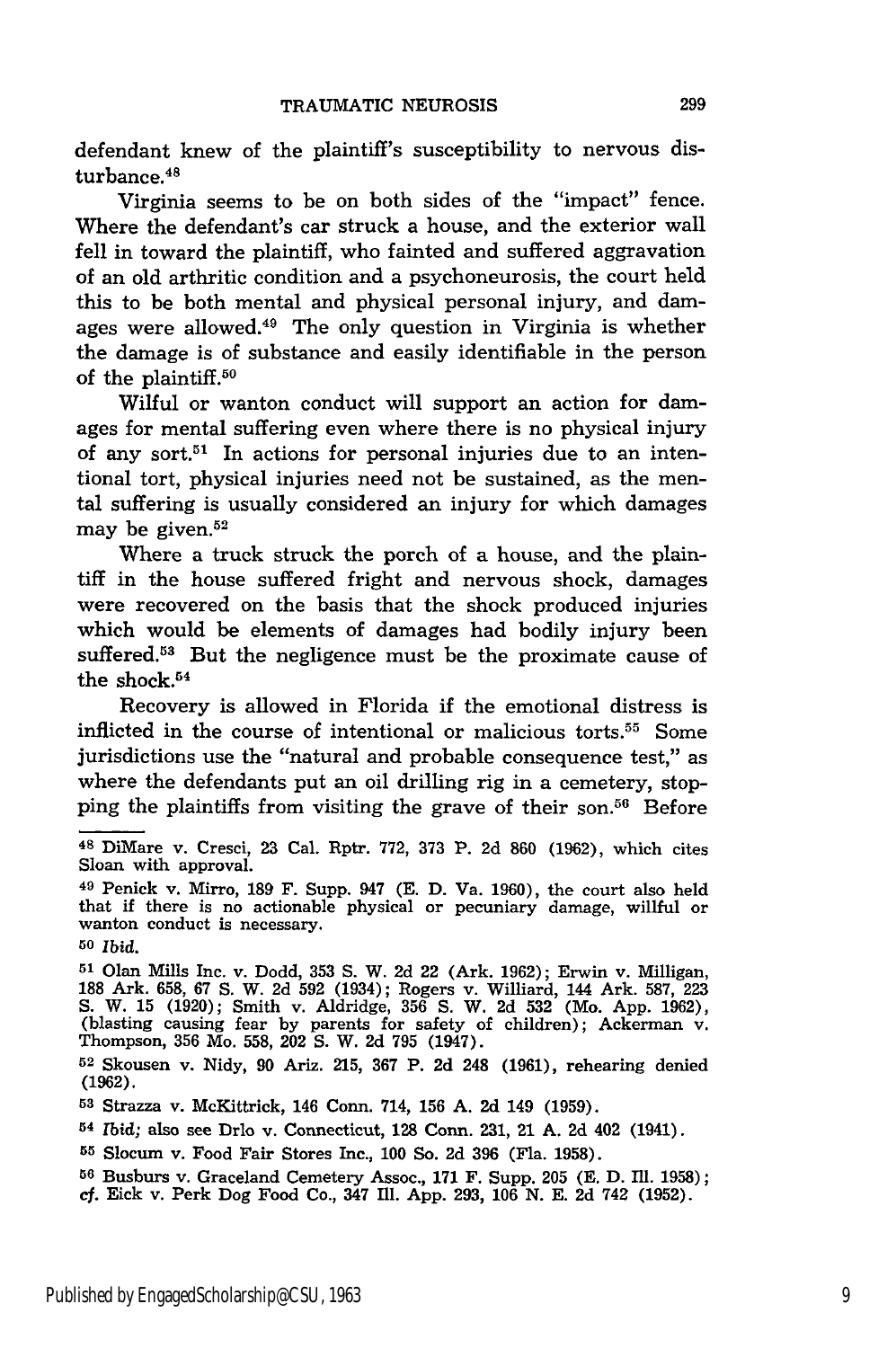recovery can be had for mental suffering alone, there must be a breach of duty owed the plaintiff by the defendant.<sup>57</sup>

*Clegg v. Hardware Mutual Casualty Co.*<sup>58</sup> is a good example of traumatic neurosis. The case was submitted to the jury on the basis of the Louisiana doctrine which allows recovery for emotional damages even though unaccompanied by physical injury.59

Washington allows damages even in the absence of any physical injury, when caused by a wrongful act, intentionally done.<sup>60</sup> But the harm must be foreseeable.<sup>61</sup>

Where bodily injury follows fright or shock, South Carolina allows recovery in cases of negligence. $62$ 

The Wisconsin case of *Colla v. Mandella*<sup>63</sup> allowed a recovery for physical injury resulting from fright alone, even though a normal man (without heart trouble) would have suffered no substantial injury. $64$  There need not be impact if the physical injury flows directly from the fright.65

After the *Colla* case came *McMahon v. Bergeson,66* where a psychiatrist testified that the plaintiff was suffering from an

**<sup>59</sup>**Ford v. State Farm Mut. Auto Ins. Co., 139 So. 2d 798 (La. App. 1962); Pecoraro v. Kopanica, 173 So. 203 (La. App. 1937); Klein v. Medical Building Realty Co., 147 So. 122 (La. App. 1933); Laird v. Natchitoches Oil Mill Inc., 10 La. App. 191, 121 So. 692 (1929).

**<sup>60</sup>**Browning v. Slenderella Systems of Seattle, 54 Wash. **2d** 440, 341 P. 2d 859 (1959); United States v. Hambleton, 185 F. 2d 564 (9th Cir. 1950); Nordgren v. Lawrence, 74 Wash. 305, 133 P. 436 (1913).

**<sup>61</sup>**Christensen v. Swedish Hospital, 368 P. 2d 897 (Wash. 1962); Browning v. Slenderella Systems of Seattle, *supra* n. 57; Gadbury v. Bleitz, 133 Wash. 134, 233 P. 299 (1925).

**62** Padgett v. Colonial Wholesale Distributing Co., **232 S. C.** 593, 103 S. **E.** 2d 265 (1958); Douglas v. Southern Railway, 82 **S. C.** 71, 63 **S.** E. 5 (1908).

**63** 1 Wis. **2d** 594, 85 N. W. **2d** 345 (1957).

64 Citing with approval, Restatement, 2 Torts, Sec. 461; cf. Sundquist v. Madison Rys. Co., 197 Wis. 83, 221 N. W. 392 (1928).

**<sup>65</sup>**Pankopf v. Hinkley, 141 Wis. 146, 123 N. W. **625** (1909).

**<sup>66</sup>**9 Wis. 2d 256, 101 N. W. 2d 63 (1960), auto accident without physical injury, an excellent case history of a neurosis caused by a traumatic event.

**<sup>57</sup>**Holland v. St. Paul Mercury Ins. Co., 135 So. 2d 145 (La. App. 1961); Lafitte v. New Orleans City & Ry. Co., 43 La. Ann. 34, 8 So. 701 (1890); Haile v. New Orleans Ry. & Light Co., 135 La. 229, 65 So. 225 (1914).

**<sup>58</sup>**264 F. 2d 152 (5th Cir. 1959), Clegg was standing nearby where a truck, swerving to avoid hitting some school children, ran into parked cars and a gasoline pump, causing fire and widespread destruction. He was over-<br>whelmed by fear, realizing for the first time that he was not the omnipotent and fearless man his phyche had envisioned him to be. After this event, Clegg experienced all the symptoms of traumatic neurosis. He further befurther harm to him. The jury decided for the insurer on the basis of the evidence not proving causation to a clear enough degree.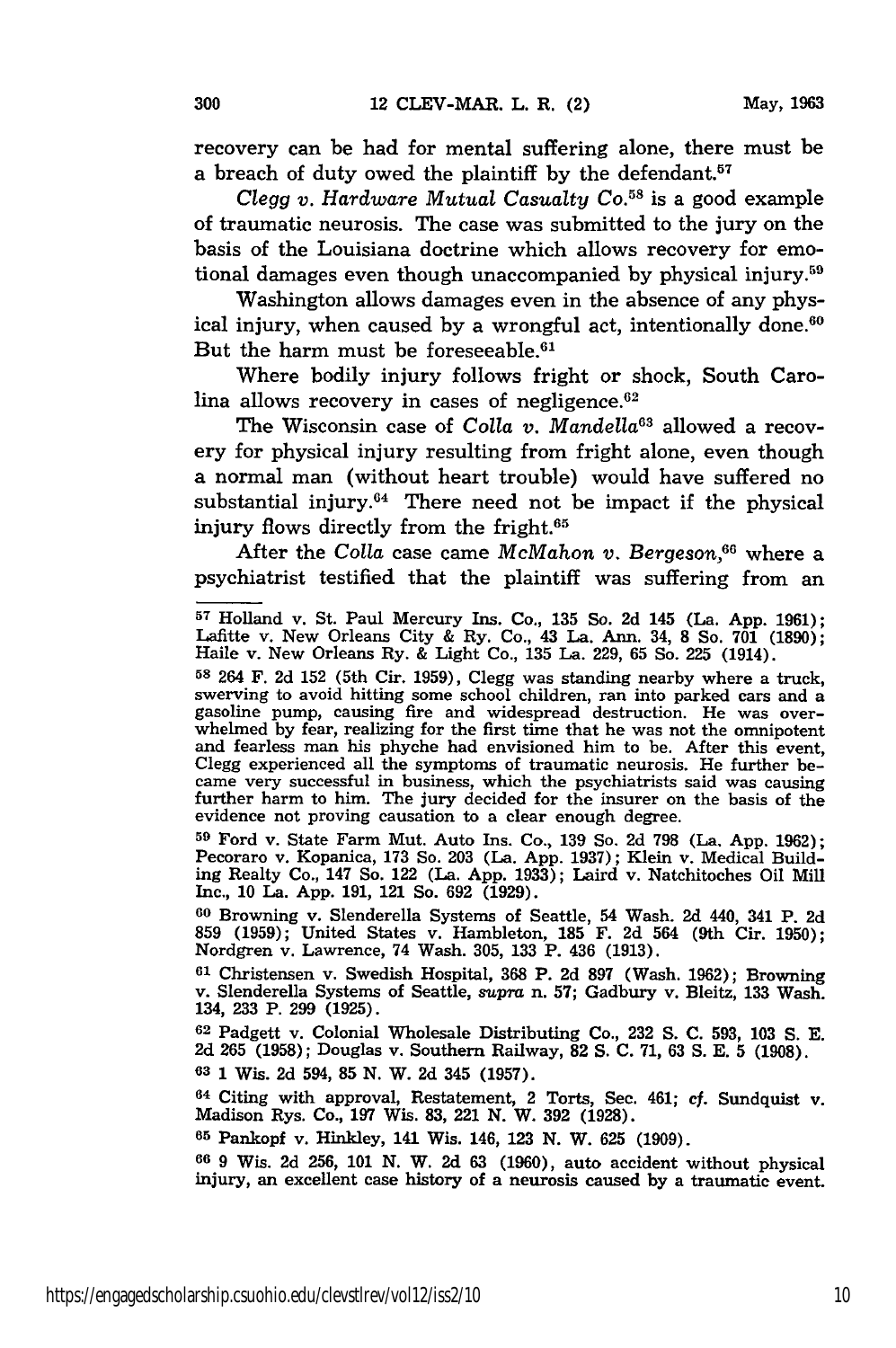anxiety neurosis. The court said that recovery for neurosis follows the same rule as for emotional distress alone. However, where there is a pre-existing susceptibility to emotional disturbance on the part of the plaintiff, there can be no recovery unless the defendant had prior knowledge of that susceptibility. $67$ 

The most encouraging decision of the recent cases is Battalla *v. State.68* The infant plaintiff was placed in a chair lift at Bellayre Mountain Ski Center **by** a state employee, who failed to secure and properly lock the safety belt. As a result, the infant became frightened and hysterical upon descent, with resulting emotional injuries. The court held that there may be recovery for injuries, physical or mental, caused **by** fright negligently induced, specifically overruling *Mitchell v. Rochester Ry. Co.*<sup>69</sup> They stated that a rigorous application of the rule would be unjust as well as opposed to experience and logic, and further, that to add another exception to the present rule would merely add confusion to a situation which lacks the coherence which precedent should possess. The court quoted approvingly from Woods *v. Lancet,70*

We act in the finest common law tradition when we adapt and alter decisional law to produce common law justice **...** Legislative action there could, of course, be, but we abdicate our own function, in a field peculiarly non-statutory, when we refuse to reconsider an old and unsatisfactory courtmade rule.

The only substantial policy argument of Mitchell is that damages or injuries are somewhat speculative and difficult to prove. However, the question of proof in individual situations should not be the arbitrary basis upon which to bar all actions.

This decision should have a great effect in those states which still follow the *Mitchell*<sup>71</sup> rule. It will be interesting to see what new rationale the courts will devise to maintain the "impact" rule.

**<sup>67</sup>** *Ibid;* the court held for the defendant on the basis of pre-existing susceptibility; a strong dissent cited Colla v. Mandella, *op.* cit. *supra* n. **63** as reason for allowing recovery.

**<sup>68 10</sup> N.** Y. **2d 237, 219 N.** Y. **S. 2d** 34 **(1961);** see **66** Dickinson L. Rev. **239 (1962)** for an extensive review of the *Mitchell* and *Battalla* cases.

**<sup>69</sup>***Supra* n. 20.

**<sup>7</sup>O 303 N.** Y. 349, **355,** 102 **N. E. 2d, 691,** 694 **(1951);** citing also Comestock v. Wilson, **257 N.** Y. **231, 177 N. E.** 431 **(1931).**

**<sup>71</sup>**Mitchell v. Rochester Ry. **Co.,** supra n. 20.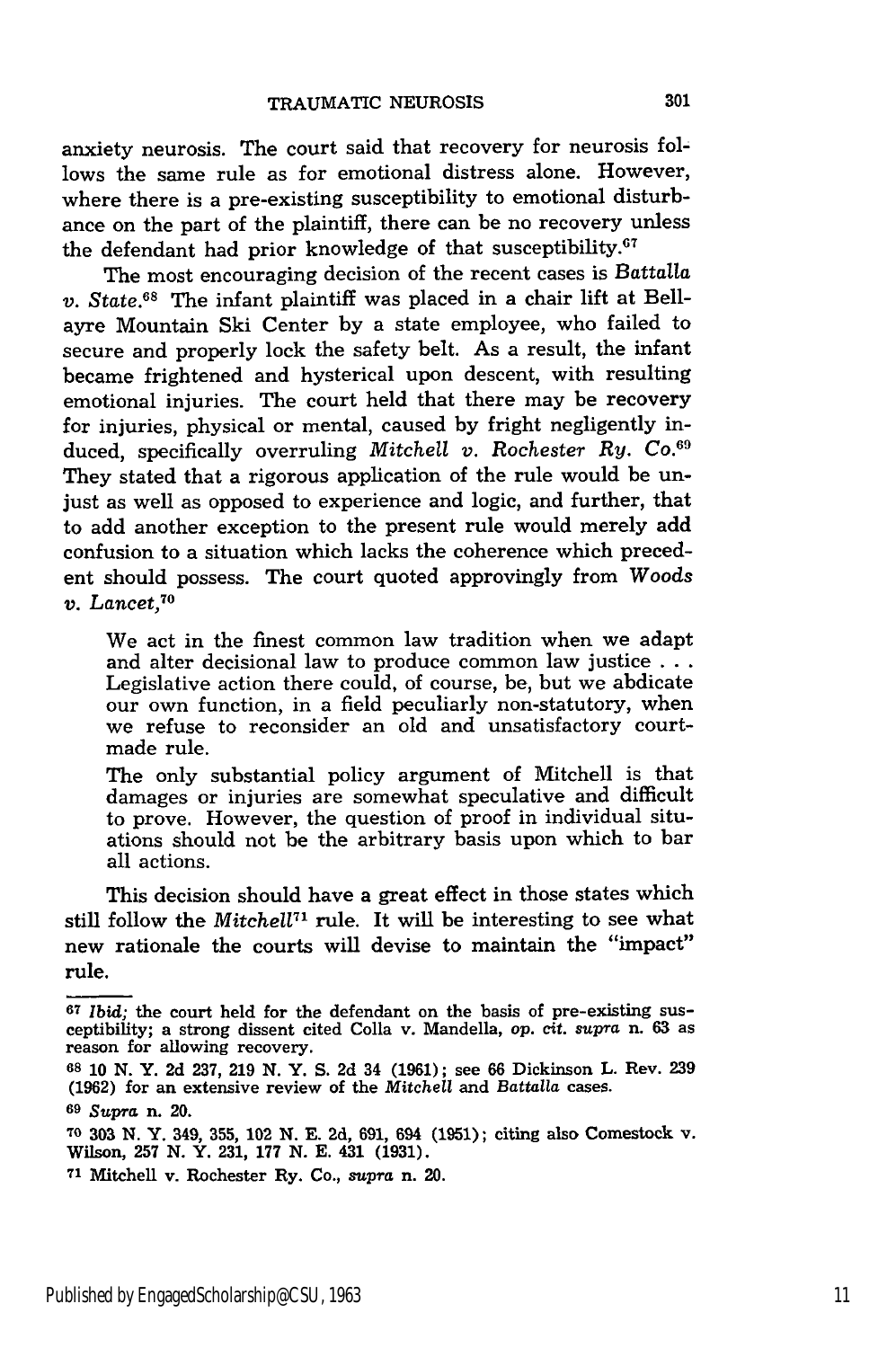#### Fear For Another's Well-Being

While most states allow recovery for mental disturbance arising out of fear for one's own safety, they generally deny recovery for fright, shock, anxiety, or neurosis, precipitated **by** the fear for the safety and well being of another.<sup>72</sup>

An auto guest who suffered injuries could not recover for shock, strain, and anxiety to his pregnant wife, who had not been in the accident.73 **A** pregnant woman, who suffered a miscarriage as a result of witnessing an accident involving her husband, was denied recovery.<sup>74</sup>

Most cases hold that the right to damages is personal, hence one cannot recover for fright and mental disturbance over injuries to another.<sup>75</sup> In cases other than death,<sup>76</sup> it is held that a parent cannot recover for his own mental distress and shock about personal injuries to his minor child.<sup>77</sup> There must be a duty owed directly to the party claiming damages and mental suffering.<sup>78</sup>

#### Conclusion

While the term *traumatic neurosis* has no place in current psychiatric nomenclature, it is reasonably descriptive of the plaintiff's problem. Whenever possible, the clinical description of the plaintiff's neurosis should be used, rather than this general term.

**<sup>74</sup>**Reed v. Moore, **156** Cal. **App. 2d** 43, **319** P. **2d 80 (1957);** cf. Clough v. Steen, **3** Cal. **App. 2d 392, 39** P. **2d 889** (1934), death of plaintiffs child in same collision; Kelly v. Fretz, **19** Cal. **App. 2d** 356, **65** P. **2d** 914 (1937), learning of physical injury to third party; Minkus v. Coca Cola Bottling Co. of Cal., 44 F. Supp. **10 (N. D.** Cal. 1942).

**<sup>75</sup>**Vinet v. Checker Cab Co., 140 So. **2d** 252 (La. **App.** 1962); Jines v. City of Norman, **351** P. **2d** 1048 (Okla. **1960);** Cushing Coca-Cola Bottling Co. v. Francis, **206 Okl.** 553, 245 P. **2d** 84 (1952); Van Hay v. Oklahoma Coca-Cola Bottling Co., 205 Old. 154, **235** P. **2d** 948 (1951).

**<sup>76</sup>**Honeycutt v. American General **Ins.** Co., **126** So. **2d 789** (La. **App. 1960),** rehearing denied **1961;** Hughes v. Gill, 41 So. **2d 536** (La. **App.** 1949).

**<sup>77</sup>**Preece v. Baur, 143 F. Supp. 804 **(E. D.** Idaho **1956);** Hayward v. Yost, **72** Idaho 415, 242 P. **2d 971** (1952); Bedard v. Notre Dame Hospital, **151** A. **2d 690** (R. I. 1959); Sumone v. Rhode Island Co., **28** R. **I. 186, 66 A. 202 (1907);** cf. Gaegler v. Thomas, **173** F. Supp. **568 (D. Md. 1959),** where recovery was allowed to child where his mother was killed and father injured in autoallowed to child where his mother was killed and father injured in auto-mobile accident.

**<sup>78</sup>**Lahann v. Cravotta, **228 N.** Y. **S. 2d 371** (Sup. Ct. 1962); Berg v. Baum, 224 **N.** Y. **S. 2d** 974 (Sup. Ct. **1962).**

**<sup>72</sup>**See **25** C. *J.* **S.** Damages § **67-70;** cf. Williamson v. Bennett, **251** N. C. 498, 112 **S. E. 2d** 48 (1960), which gives a good review of past litigation in this area.

**<sup>73</sup>**McCullough v. Orcutt, supra n. **31.**